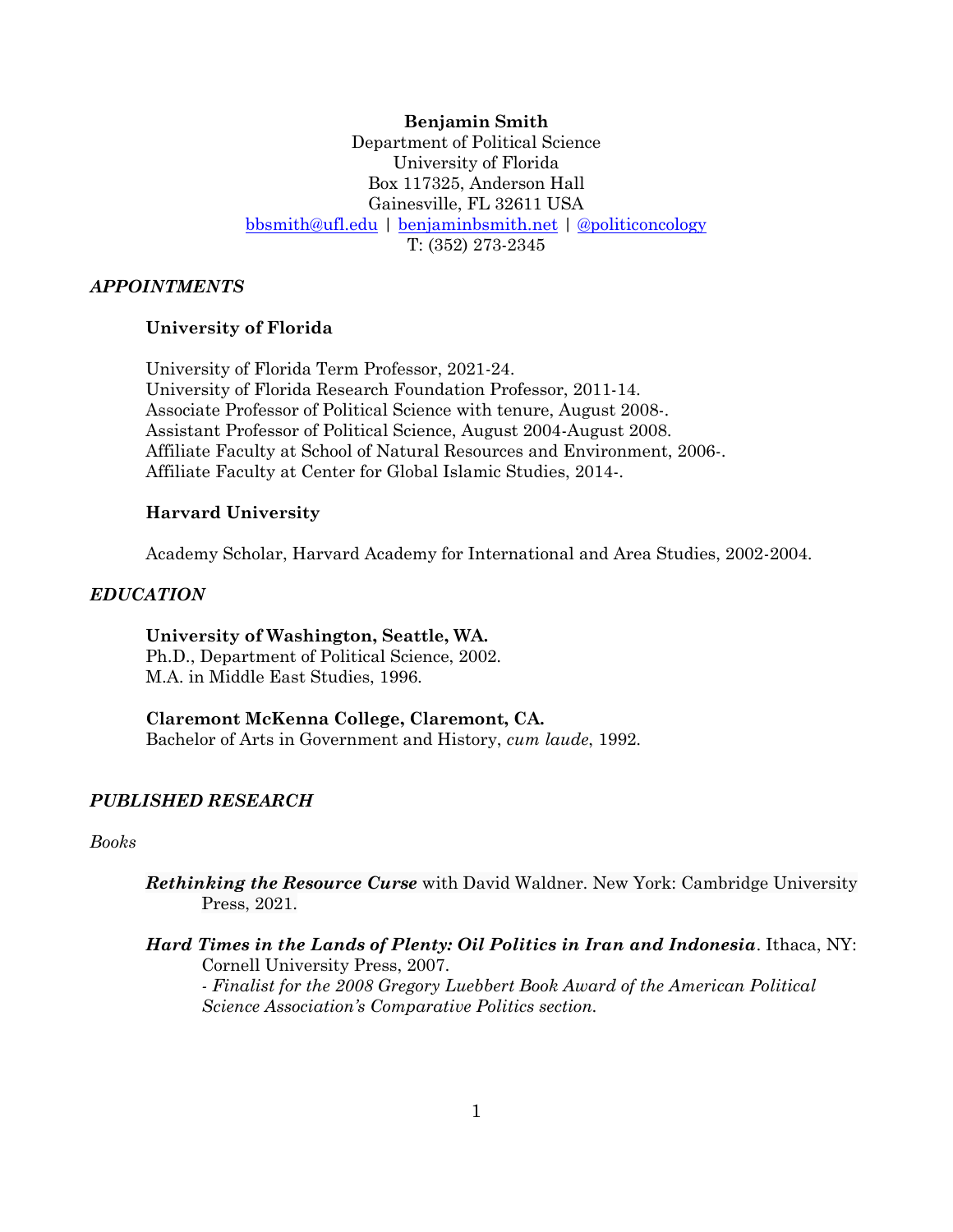*Articles and Book Chapters (\* peer-reviewed)*

- "Concepts, Measures, and Rabbit Holes: Studying Resource Wealth from the Middle East Out," *APSA-MENA* 4, 2: 29-32.
- "Pax Petrolica? Rethinking the Oil-Interstate War Linkage," with Hye Ryeon Jang. *Security Studies* 30, 2 (2021).\*
- "Survivorship Bias in Comparative Politics: Endogenous Sovereignty and the Resource Curse," with David Waldner. *Perspectives on Politics*. FirstView: [https://doi.org/10.1017/S1537592720003497](https://urldefense.proofpoint.com/v2/url?u=https-3A__doi.org_10.1017_S1537592720003497&d=DwQGaQ&c=sJ6xIWYx-zLMB3EPkvcnVg&r=cIhTJbqz69Euk-2BE3Fivg&m=zK3-4M5rRI6lZevyMBKYkThmULIygZhyc-yxj094NR4&s=yTN8VysGrYq4v1ZIBcLNsES3sp_kygJY-5sEDTTI0rI&e=)
- "Borders, Sovereignty, and sample selection bias: Rethinking the politics of the resource curse," with David Waldner, in *The Politics of Rentier States in the Gulf*, Project on Middle East Political Science (POMEPS) 33, January 2019: 72-76.
- "Resource Wealth as Rent Leverage: Rethinking the Oil-Stability Nexus," *Conflict Management and Peace Science*, 34, 6 (November 2017): 597-617. \*
- "Comparing Separatism Across Regions: Rebellious Legacies and Contentious Politics in Africa, Asia, and the Middle East." In Ariel Ahram*,* Patrick Köllner and Rudra Sil eds. *Comparative Area Studies: Methodological Rationales and Cross-Regional Applications.* Oxford University Press, 2018, 168-84.\*
- "Exploring the Resource-Civil War Nexus," in T. David Mason and Sara Mitchell eds. *What do We Know About Civil War?* Rowman & Littlefield, 2016.\*
- Benjamin Smith and David Waldner, "Rentier States and State Transformations," in Stephan Leibfried, Frank Nullmeier, Evelyne Huber, Matthew Lange, Jonah Levy, John Stephens eds., *The Oxford Handbook of Transformations of the State***.** Oxford University Press, 2015.\*
- Dan Slater, Benjamin Smith and Gautam Nair, "Economic Origins of Democratic Breakdown? The Redistributive Model and the Postcolonial State." *Perspectives on Politics* 12, 2 (June 2014), 353-74.\*

*Winner of the 2009 Sage Best Paper Award of the Comparative Politics Section of the American Political Science Association*

- "Separatist Conflict in the Former Soviet Union and Beyond: How Different Was Communism?" *World Politics*, 65, 2 (April 2013), 350-81.\*
- "Resource Wealth and Political Regimes: How Solid a Link After 40 Years of Research?" *APSA-CD*, (2013) 11, 2: 2, 17-20.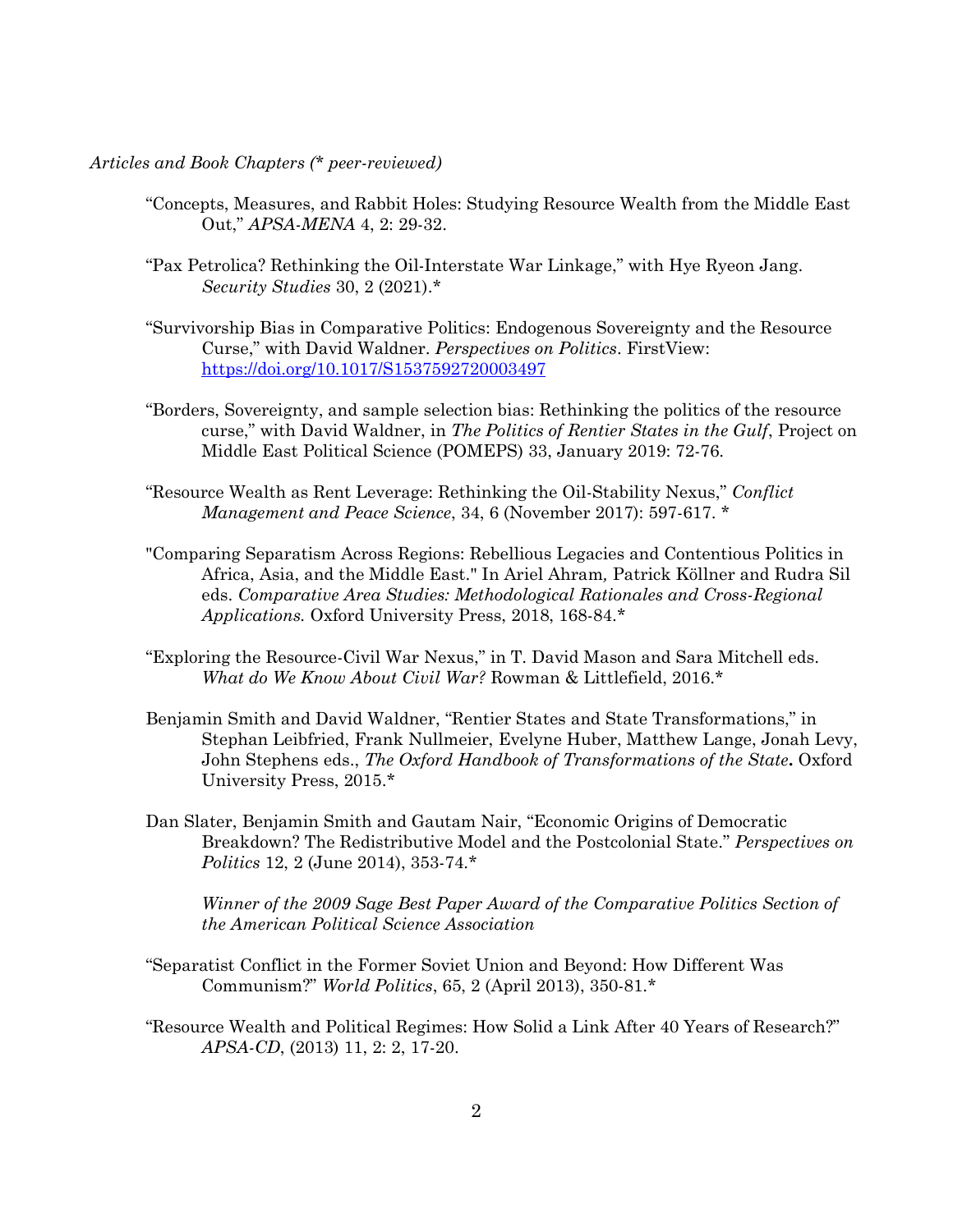- "Conclusion," in Adam White ed. *The Everyday Life of the State*, University of Washington Press (2013), 205-18.\*
- Benjamin Smith and Samsu Rizal Panggabean, "Explaining Anti-Chinese Riots in Late 20th Century Indonesia," *World Development* 39, 2 (February 2011), 231-42.\*
- "Oil and Political Power in Southeast Asia," in Robert Looney ed. *Handbook of Oil Politics*, New York: Routledge, 2011: 206-18.
- "The New Petromercantilism: Oil, Development and the State in the 21st Century," (Brookings Institution, 2009)
- "The Origins of Regional Autonomy in Indonesia: Experts and the Marketing of Political Interests," *Journal of East Asian Studies* 8, 2 (May-August 2008): 211-34.\*
- "Rethinking the *Economic Origins of Dictatorship and Democracy*: The Continuing Value of Cases and Comparisons," *APSA-CP* 19, 1 (Winter 2008), 16-20.
- "The Wrong Kind of Crisis: Why Oil Booms and Busts Rarely Lead to Authoritarian Breakdown." *Studies in Comparative International Development*, 40, 4 (Winter 2006): 55-76.\*
- "Oil Wealth and Regime Change," in Michael Dauderstädt and Arne Schildberg eds., *Dead Ends of Transition: Rentier Economies and Protectorates* (Frankfurt and New York: Campus, 2006).
- "Life of the Party: The Origins of Regime Breakdown and Persistence Under Single-Party Rule." *World Politics* 57, 3(April 2005): 421-51.\*

- Chinese translation published in *Open Times* 195 (2008): 89-109.

- Reprinted in Allen Hicken ed. *Politics of Modern Southeast Asia*, New York: Routledge, 2010 (volume III).

- "Oil Wealth and Regime Survival in the Developing World, 1960-1999." *American Journal of Political Science* 48, 2 (April 2004): 232-46.\*
- "If I Do These Things They Will Throw Me Out: Economic Reform and the Collapse of Indonesia's New Order." *Journal of International Affairs* 57, 1 (Fall 2003): 113-128.
- "Collective Action With and Without Islam: Mobilizing the Bazaar in Iran," in Quintan Wiktorowicz, ed. *Islamic Activism: A Social Movement Theory Approach* (Indiana University Press, 2003).\* Indonesian translation published in *Aktivisme Islam: Pendekatan Teori Gerakan Sosial* trans. Tim Penerjemah Paramadina. Jakarta: Balai Penelitian dan Pengembangan Agama, 2007, 235-59.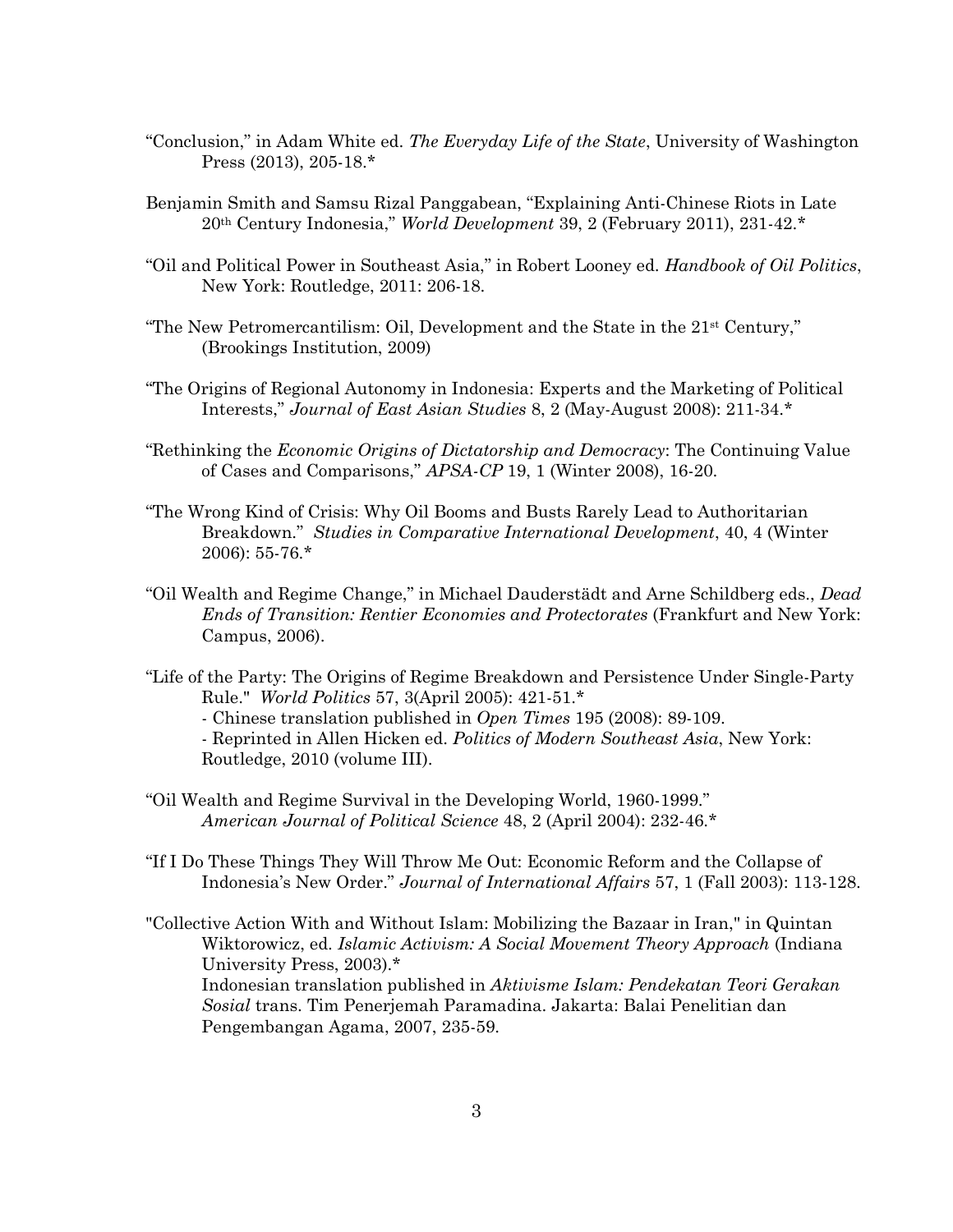## *WORK IN PROGRESS*

- "Religion and Nationalist Mobilization: Evidence from Kurdistan," with Carolyn Warner and David Siroky.
- "Great Powers, Oil, and War: Petroleum Market Geography and Interstate Conflict," with Hye Ryeon Jang. Planned submission fall 2021. 9,665 words; 19 figures; 9 tables.
- "Energy Scarcity Ideology and Great Power Politics: Evidence from Britain, China, and the United States," with Hye Ryeon Jang.
- "Concepts, Measures, and the Political Economy of Oil: Results of an Exploratory Factor Analysis."

"Life After Oil: Charting Post-Fossil Fuel Trajectories in the Developing World."

"Succeeding by Seceding? The Fate of Minority Regions With and Without Independence."

# *HONORS AND AWARDS*

**Professor of the Year**, Department of Political Science, 2022.

**Sage Best Paper Award**, 2009, from the Comparative Politics Section of the American Political Science Association.

Finalist for 2008 **Gregory Luebbert Book Award** of the Comparative Politics Section of the American Political Science Association for *Hard Times in the Lands of Plenty: Oil Politics in Iran and Indonesia*.

**Teacher of the Year**, UF College of Liberal Arts and Sciences, 2007-2008.

Advisor to five winners of **Highest Honors** for Senior Thesis, Department of Political Science, University of Florida: Reba Abraham (2003), Sarah Howland (2006), Matthew Schwarz (2009), Ariana Tuchman (2011), and Olivia Salazar (2022). Howland's, Schwarz's and Tuchman's theses all won the **Best Undergraduate Thesis** award from the Political Science Department in 2007, 2010, and 2012 respectively.

Nominated for the **Gabriel Almond Award** of the American Political Science Association and the **Seymour Martin Lipset Award** of the Society for Comparative Research.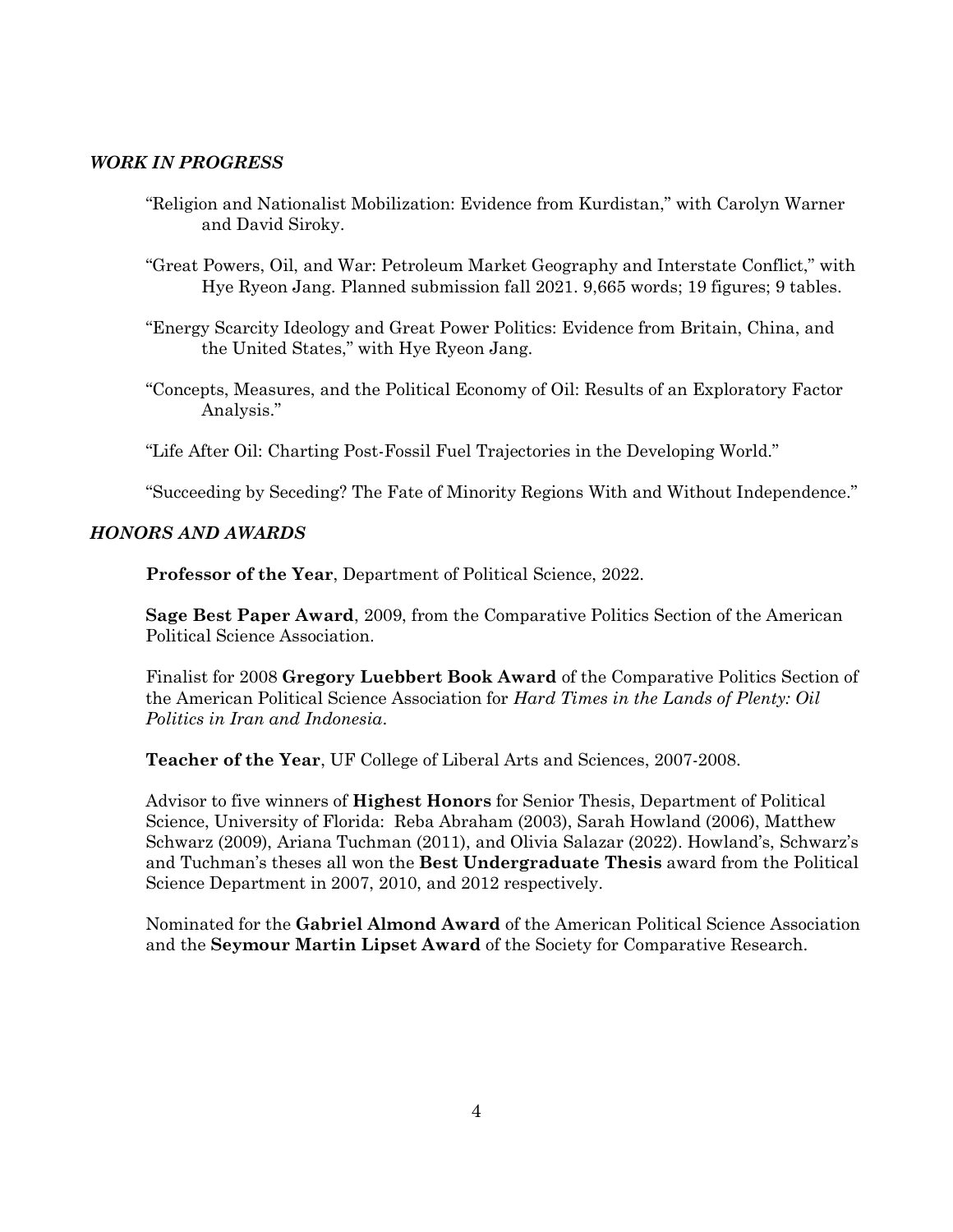#### *GRANTS AND FELLOWSHIPS*

#### *National*

*National Science Foundation*. Project Sub-PI for Grant **#** 1416900 "Religious Infusion and Asymmetric Conflict," 2014-18. \$12,500.

*Harry Frank Guggenheim Foundation*. PI. Research Grant for "History and Rebellion: The Origins of Self-Determination Conflicts in the Modern World," 2012. \$25,000.

*Harvard Academy for International and Area Studies.* Post-doctoral fellowship, 2002- 2004. \$80,000.

*The United States-Indonesia Society.* PI. Sumitro Fellowship for March-April 2004. Project Title: "Politics and Elections After Decentralization: Indonesia's Electoral Environment, 1999-2004." \$5,000.

*Ford Foundation, 2001.* PI. Dissertation Research Grant in Southeast Asia Studies, for research in Indonesia, May-July 2001. \$5,000.

*Social Science Research Council, 1999-2000.* International Predissertation Fellowship. For language study and field research in Yogyakarta and Jakarta, Indonesia, September 1999- August 2000. \$18,000.

*American Institute for Iranian Studies, 1998.* Research and Persian Language Fellowship at the International Center for Persian Studies, University of Tehran, Islamic Republic of Iran. \$8,000.

## *Intramural*

*University of Florida Term Professor, 2021-24.* \$15,000.

*UF Research Foundation, 2011-14.* University of Florida Research Foundation Professorship, 2011-14. \$15,000.

*Provost's Office, 2010-11.* PI.

Faculty Enhancement Opportunity Grant for "History and Rebellion: The Origins of Separatist Conflict in the Post-Colonial World." \$25,500.

*College of Liberal Arts and Sciences*, *2010*. PI Humanities Scholarship Enhancement Fund Research Grant for "Rebellion and Identity: History and the Making of Acehnese Separatism." \$11,000.

*Bob Graham Center for Public Service, 2008*. Course Development Grant.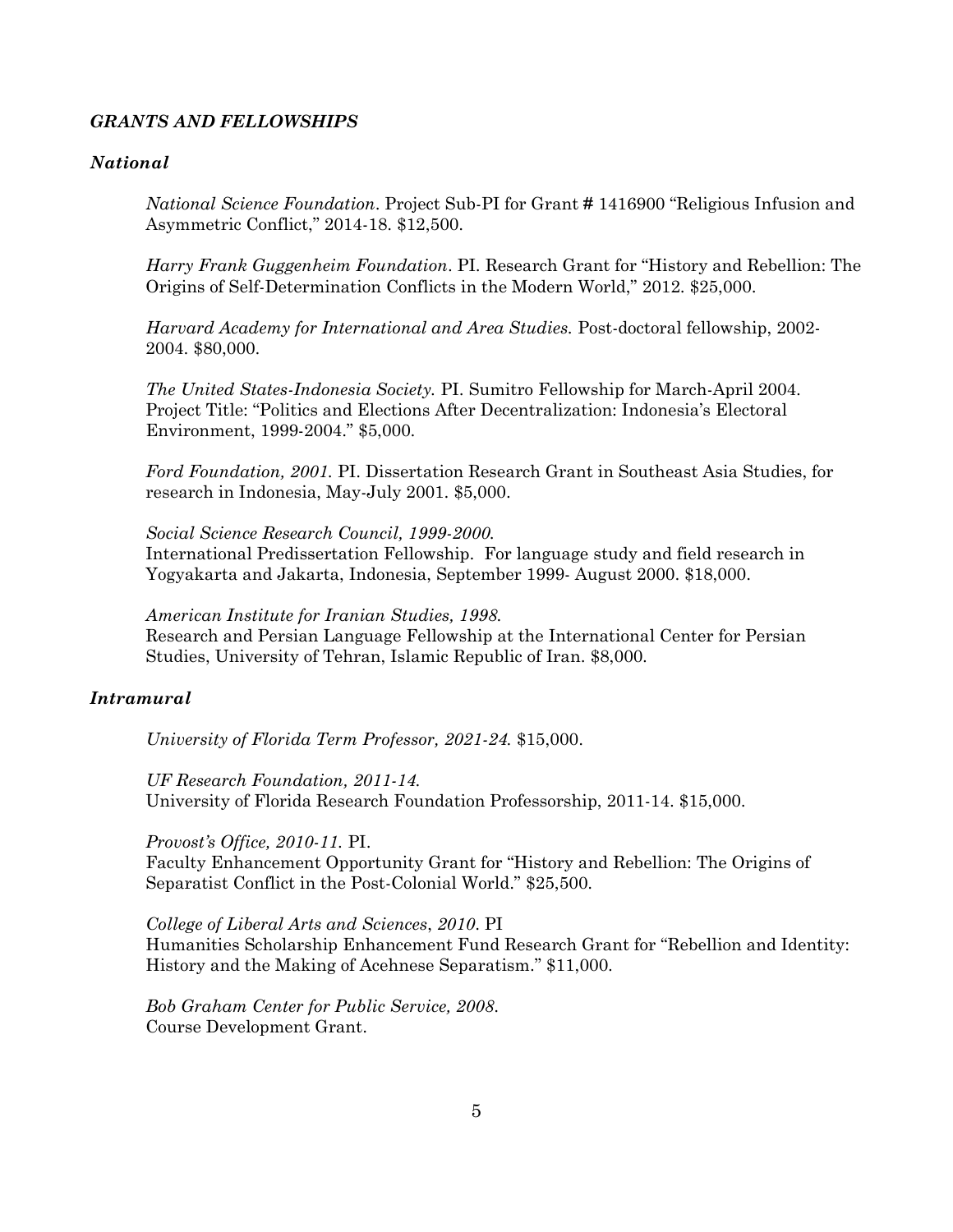*Center for International Business Education and Research, 2007.* Summer Research Grant.

*University of Florida International Center, 2007.* Internationalizing the Curriculum Award.

*College of Liberal Arts and Sciences, University of Florida, 2007.* PI. Humanities Scholarship Enhancement Fund Research Grant for research in Indonesia. \$9,000.

*Center for International Business and Research (CIBER)*, University of Florida, 2005. Course Development Grant to build a course on economic development and business-state relations in Asia.

# *CONFERENCE PRESENTATIONS AND INVITED LECTURES*

"Legacy of the Lost Cause: America's Southern Nation in Comparative Perspective," to be presented at the annual meetings of the Southern Political Science Association, San Antonio, TX, January 12-15, 2022, and presented at the annual meetings of the American Political Science Association, Washington DC, August 28-September 1, 2019.

"Legacy of the Lost Cause: the (Re)Construction of Southern Identity," to be presented at the annual meetings of the Southern Political Science Association, San Antonio, TX, January 12-15, 2022.

"Fencing in the Resource Curse: Area Studies Insights for Econometric Research," presented at the University of Pennsylvania, March 19, 2021, and to be presented at the annual meetings of the Western Political Science Association, Portland, OR March 13-16, 2022..

*Rethinking the Resource Curse*. Presented at MIT, May 21, 2020.

"Great Powers, Oil, and War: Petroleum Networks, Alliances, and Interstate Conflict," with Hye Ryeon Jang, presented at the annual meetings of the American Political Science Association, Washington DC, August 28-September 1, 2019.

"Renting Sovereignty: Endogenous Borders and the Resource Curse," with David Waldner, presented at the annual meetings of the American Political Science Association, August 29-September 2, 2018, Boston, MA, at the University of Florida, October 22, 2018.

*Oil, Order, and Inclusion*, presented at the German Institute for Global and Area Studies (GIGA), June 12, 2017.

"Blessing the Curse? Oil and Democratic Stability," presented at the the annual meetings of the Midwest Political Science Association, Chicago, IL, April 5-8, 2017, and at the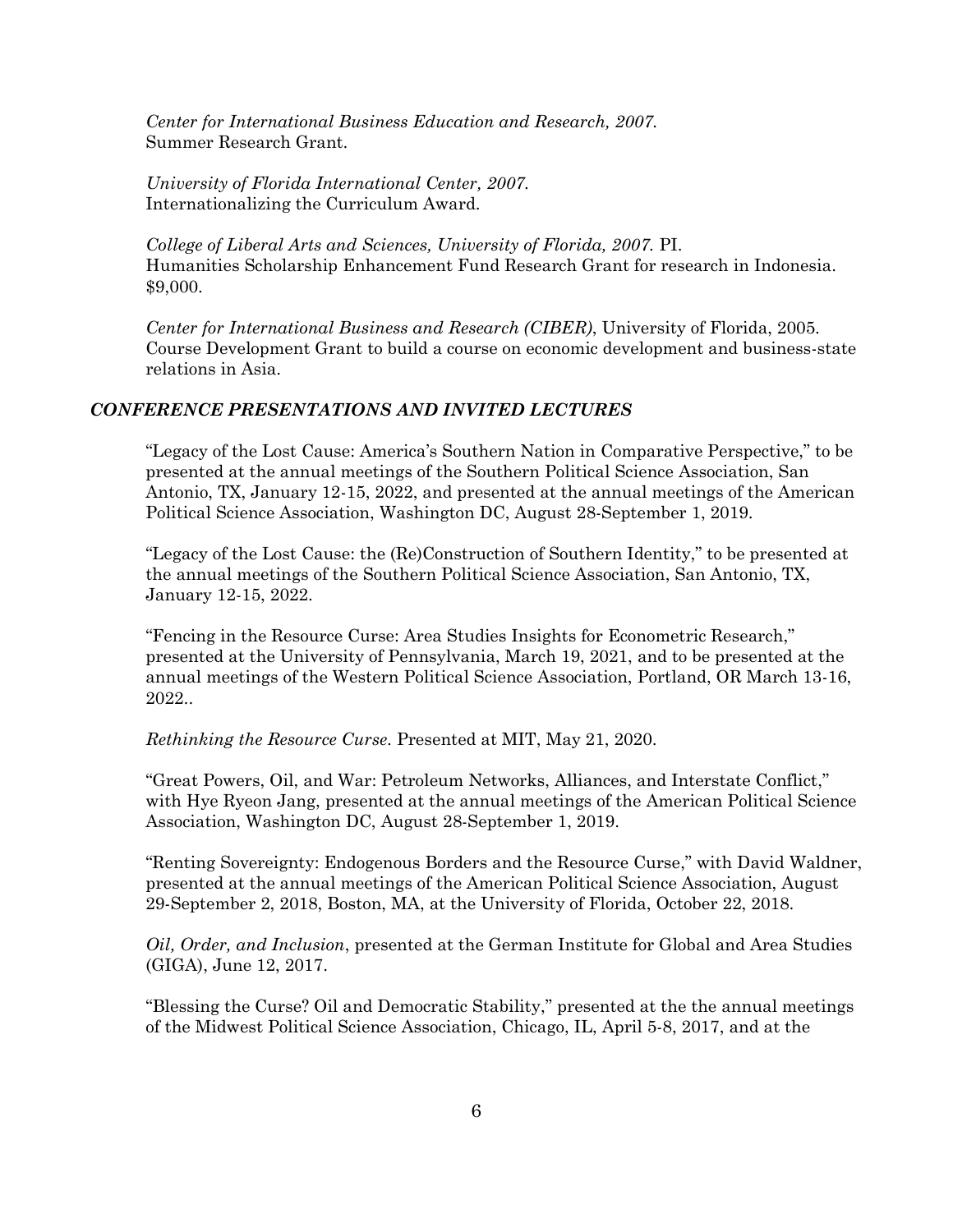annual meetings of the American Political Science Association, San Francisco, CA, August 31-September 3, 2017.

"Pax Petrolica? Rethinking The Oil-War Nexus," with Hye Ryeon Jang. Presented at the annual meetings of the American Political Science Association, Philadelphia, September 1-4, 2016.

"Resource Wealth as Rent Leverage: Rethinking the Oil-Stability Nexus," presented at the annual meetings of the American Political Science Association, San Francisco, CA, September 2-6, 2015, at the University of Florida Research Seminar on Politics, September 25, 2015, at "The Politics of Revenue," Princeton University, October 2-3, 2015 and at the Kennedy School of Government, Harvard University, November 19, 2015.

"Comparative Authoritarianism: Institutions, Structural Determinants and Methodological Considerations," presented at the East Asia Institute, Seoul, Korea, May 8, 2015.

"Learning to Love Oil: Right-Sizing the Resource 'Curse'," presented at the Weiser Center for Emerging Democracies, University of Michigan, January 22, 2015.

"History and Rebellion: The Origins of Self-Determination Struggles in the Modern World," presented at the Severyns-Ravenholt Seminar in Comparative Politics, University of Washington, March 30, 2018, the Keough School of Global Affairs, University of Notre Dame, January 28, 2016, the University of Chicago Comparative Politics Workshop, April 2012, at the London School of Economics and Political Science, January 30, 2014, at the University of Michigan Comparative Politics Workshop, January 23, 2015, and at the Department of Political Science, Korea University, May 7, 2015.

"Oil Wealth, Order and Conflict: Right-Sizing the Resource 'Curse'," presented at the Department of Political Science, Michigan State University, November 18, 2014.

"Natural Experiments: A Comparative Historical Approach," presented at the annual meetings of the American Political Science Association, Washington DC, August 2014 and at the Department of Political Science, University of Florida, April 2015.

"Economic Origins of Democratic Breakdown? The Redistributive Model and the Postcolonial State" (with Dan Slater and Gautam Nair), presented at the annual meetings of the American Political Science Association, Washington DC, August 2014.

"History and Rebellion: Kurdish Nationalism in Comparative Perspective," presented at Loyola University, Chicago, November 2013.

"Measuring the Resource Curse," presented at the annual meetings of the American Political Science Association, New Orleans, August 2012, at the Watson Institute for International Studies, Brown University, September 19, 2012, and at the University of Minnesota Comparative Politics Workshop, March 29, 2013.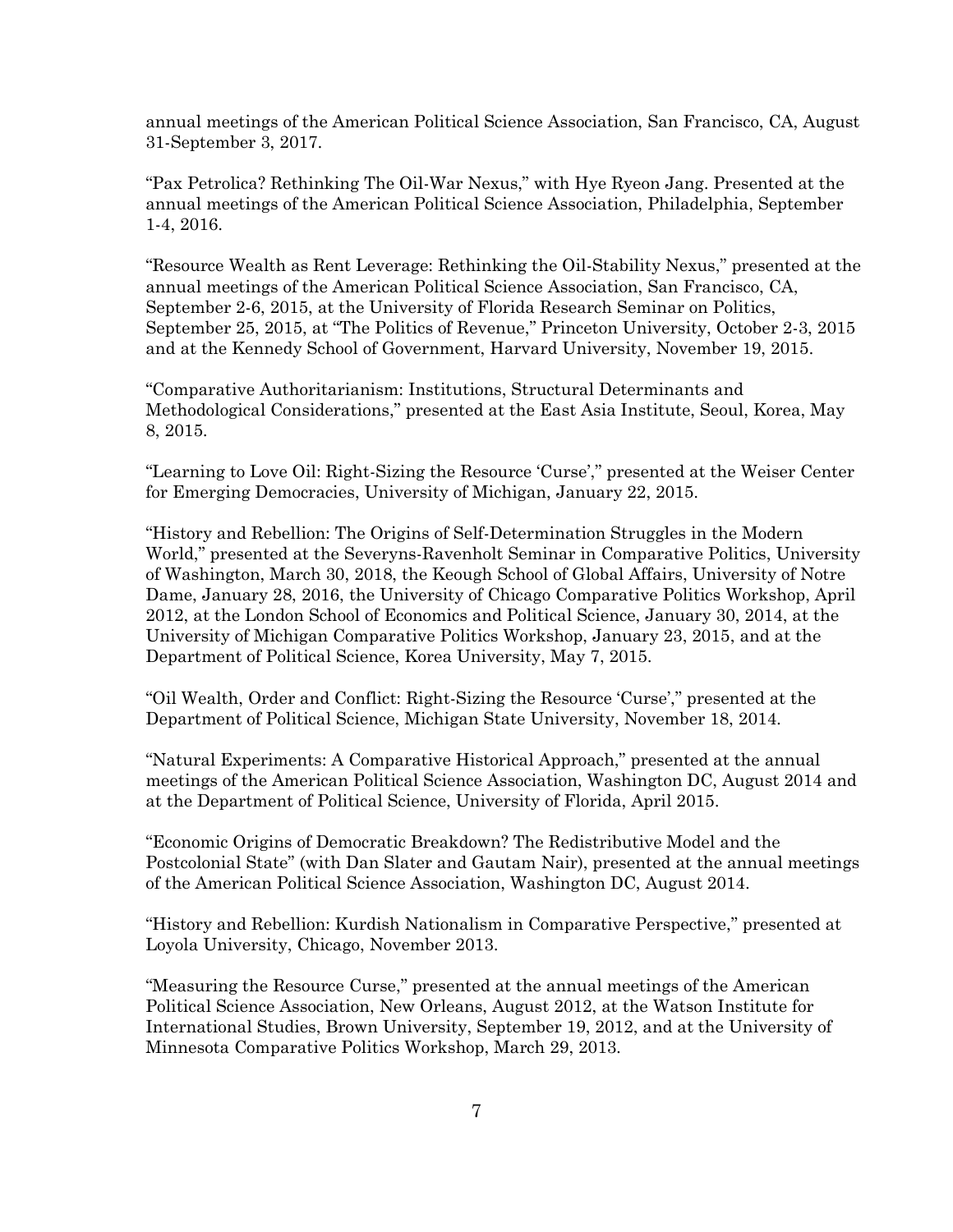Organizer and Presenter, Roundtable entitled, "History, Conflict and Democracy: Historical Approaches to Contentious Politics," at the annual meetings of the American Political Science Association, Seattle, WA, August 31-September 4, 2011.

"Separatist Conflict in the Soviet Bloc and Beyond: How Different Was Communism?," presented at APSA 2010, Washington, DC, at the University of Wisconsin-Madison, March 2, 2011, and at the Midwest Political Science Association annual meetings, Chicago, IL, March 31-April 3, 2011.

"History and Separatist Conflict: Explaining the Persistence of Ethnonationalist Rebellion in the Post-Colonial World," presented at ISA 2010, New Orleans, LA, APSA 2010, Washington, DC, and at Princeton University (April 13, 2011).

Roundtable Presenter, "EITM meets Comparative Politics," Southern Political Science Annual Meeting, Atlanta, GA January 7-10, 2010.

"Land and Rebellion: Kurdish Separatism in Comparative Perspective." Presented at Cornell University, February 5, 2009; University of Florida March 20, 2009. Presented at University of Texas-Austin, September 24, 2009; Duke University, October 19, 2009.

"The New Petromercantilism," presented at the U.S.-Islamic World Forum, Doha, Qatar, February 15, 2009.

"Explaining Anti-Chinese Violence in Late 20th Century Indonesia," with Rizal Panggabean (Gadjah Mada University, Indonesia), presented at the annual meetings of the Americal Political Science Association, Boston, MA, August 28-31, 2008 and *Rethinking Ethnicity and Ethnic Strife*, Workshop at Central European University, Budapest, September 25-26, 2008.

"Economic Origins of Democratic Breakdown? Contrary Evidence from Southeast Asia and Beyond," with Dan Slater (University of Chicago), presented at the annual meetings of the American Political Science Association, Boston, MA, August 28-31, 2008, the annual meetings of the Social Science History Association, October 25-26, 2008, at the Cornell University Southeast Asia Studies Center, February 5, 2009, and at the University of Florida Comparative Politics Colloquium, October 2, 2009.

Panel Organizer, Chair, and presenter, "Violence and the Emergence of Ethnic Identity: Cleavage Construction, Conflict and Peace in Africa, Asia, and Europe," for the annual meetings of the American Political Science Association, Boston, MA, August 28-31, 2008.

"Sole Voice(s) of Kurdistan? The Historical Roots of Kurdish Nationalism in Iraq and Turkey," delivered at the Global Issues Forum at Fairhaven College, Western Washington University, Bellingham, WA, March 5, 2008.

"Oil and Dictatorship in the Early 21st Century," Saturna Capital Lecture on Global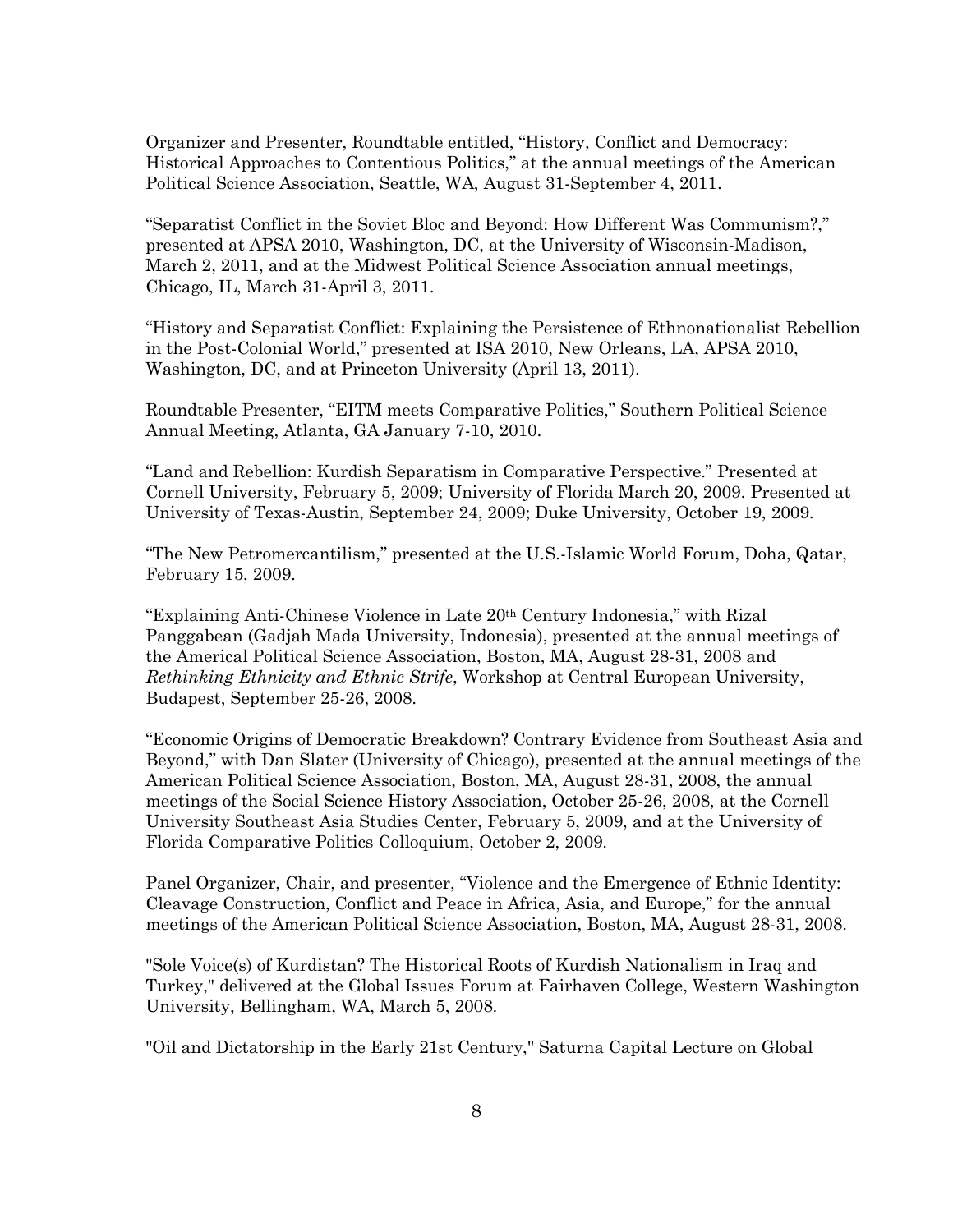Justice, Western Washington University, Bellingham, WA, March 5, 2008.

"The Politics of Communal Violence: Bringing the State Back in (Again)," Department of Political Science, University of Washington, Seattle, WA November 29, 2007.

Keynote speaker, forum titled, "At the Center of the Middle East Crisis: Kurds & Conflict in Iraq, Iran, Syria, and Turkey," University of Washington, Seattle, WA, November 28, 2007.

"Miracles and Developmental States in Proper Perspective: Corruption and Economic Growth in Africa, Asia, and Latin America," with Sarah Howland (University of Florida) and Matthew Schwarz (University of Florida), presented at the annual meetings of the American Political Science Association, Chicago, August 30 – September 2, 2007.

Organizer and Presenter, Roundtable titled "Revisiting the Origins of Democracy: Do We Still Need the Qualitative Classics?" at the annual meetings of the American Political Science Association, Chicago, August 30 – September 2, 2007.

"The Social Origins of Kurdish Separatism: Lord, Peasant, and Urban Radical in the Making of Modern Kurdistan," presented at the annual meetings of the Western Political Science Association, Las Vegas, March 8-10, 2007, and the Midwestern Political Science Association, Chicago, April 12-15, 2007.

"How Corrupt Do You Think This Country Is? Growth, Governance, and the Perception of Corruption," presented at the University of Florida Research Seminar in Politics, March 28, 2007, and at the Center for International Business Education and Research, University of Florida, April 6, 2007.

Keynote address at a conference entitled, "Policy from the Grassroots: How Social Forces Shackle and Transform Policymakers," University of Washington, Seattle, February 25, 2007.

"Oil and Democracy," Invited lecture to the Wedgworth Leadership Institute for Agriculture and Natural Resources," University of Florida, May 24, 2006.

"Oil Wealth and Regime Change," invited lecture to the "Transforming Authoritarian Rentier Economies and Protectorates" at the biennial meeting of the European Association of Development Research and Training Institutes, Bonn, Germany, September 22-23, 2005.

"Democracy Despite Oil: Explaining Anomalous Polities in Africa and Latin America," with Joseph Kraus, presented at the annual meeting of the Southwest Political Science Association and the annual meeting of the American Political Science Association, September 2005, Washington, D.C.

Panel Organizer and presenter, panel titled "State Formation and Reformation in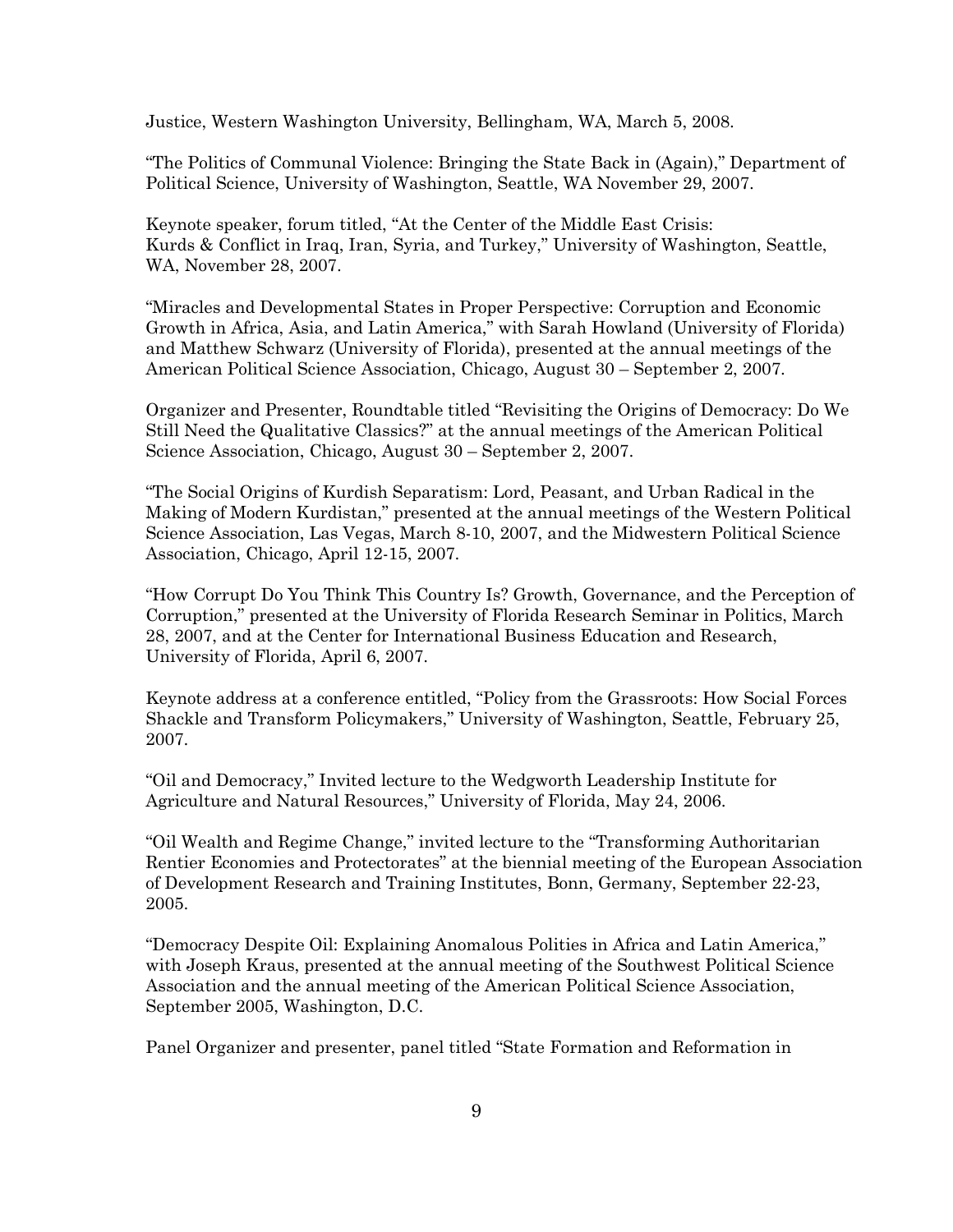Southeast Asia," annual meetings of the Association for Asian Studies, Chicago, IL, March 31-April 3, 2005.

"Decentralization as a Signaling Game: The Political Origins of Regional Autonomy n in Indonesia," presented at the annual meetings of the American Political Science Association, Chicago, IL, September 2-5, 2004 and the annual meetings of the Association for Asian Studies, Chicago, IL, March 31-April 3, 2005.

"Why Plenty is a Paradox: Some Curses of Resource Wealth," and "Oil Funds: Creation and Management Options and Comparative Lessons," sessions led at a workshop entitled "Timor-L'este: Transparency and Accountability in Government," March 22 and 23, 2004, Dili, East Timor. Conducted in Indonesian.

"Life of the Party: The Origins of Strong and Weak Single-Party Regimes," presented at: annual meeting of American Political Science Association, Philadelphia, September 2003; Comparative Politics Seminar, Yale University, March 5, 2004; Harvard Academy for International and Area Studies Dinner Series, March 18, 2004.

"Perkembangan Partai-Partai Politik dan Perubahan Sistim Elektoral Menuju Pemilihan Umum Indonesia 2004," (Political Party Formation and Electoral System Change in Advance of the 2004 Indonesian General Election), conducted in Indonesian, Center for Security and Peace Studies, Gadjah Mada University, Yogyakarta, Indonesia, November 3, 2003.

"'If I Do These Things They Will Throw Me Out:' Economic Reform and the Origins of Authoritarian Breakdown," presented at the School of International and Public Affairs, Columbia University, October 9, 2003.

Co-organizer (with Jason Brownlee) and presenter, panel titled "Politics in the Gray Zone: Authoritarian Durability in Comparative Perspective," for the 2003 annual meeting of the American Political Science Association, Philadelphia, August 28-31, 2003.

"Hard Times in the Land of Plenty: Oil, Opposition, and Late Development," presented at the Harvard Academy for International and Area Studies Dinner Series, April 24, 2003.

"Oil, Crisis, and Authoritarianism," presented at the annual meeting of the American Political Science Association, Boston, MA, August 20-September 1, 2002.

"Oil and Political Stability in the Developing World, 1960-1999," presented at the annual meeting of the International Studies Association, New Orleans, LA, March 24-27, 2002.

"Rethinking the Politics of the Resource Curse: Oil Wealth and Regime Durability," presented at the annual meeting of the American Political Science Association, San Francisco, CA, September 2001.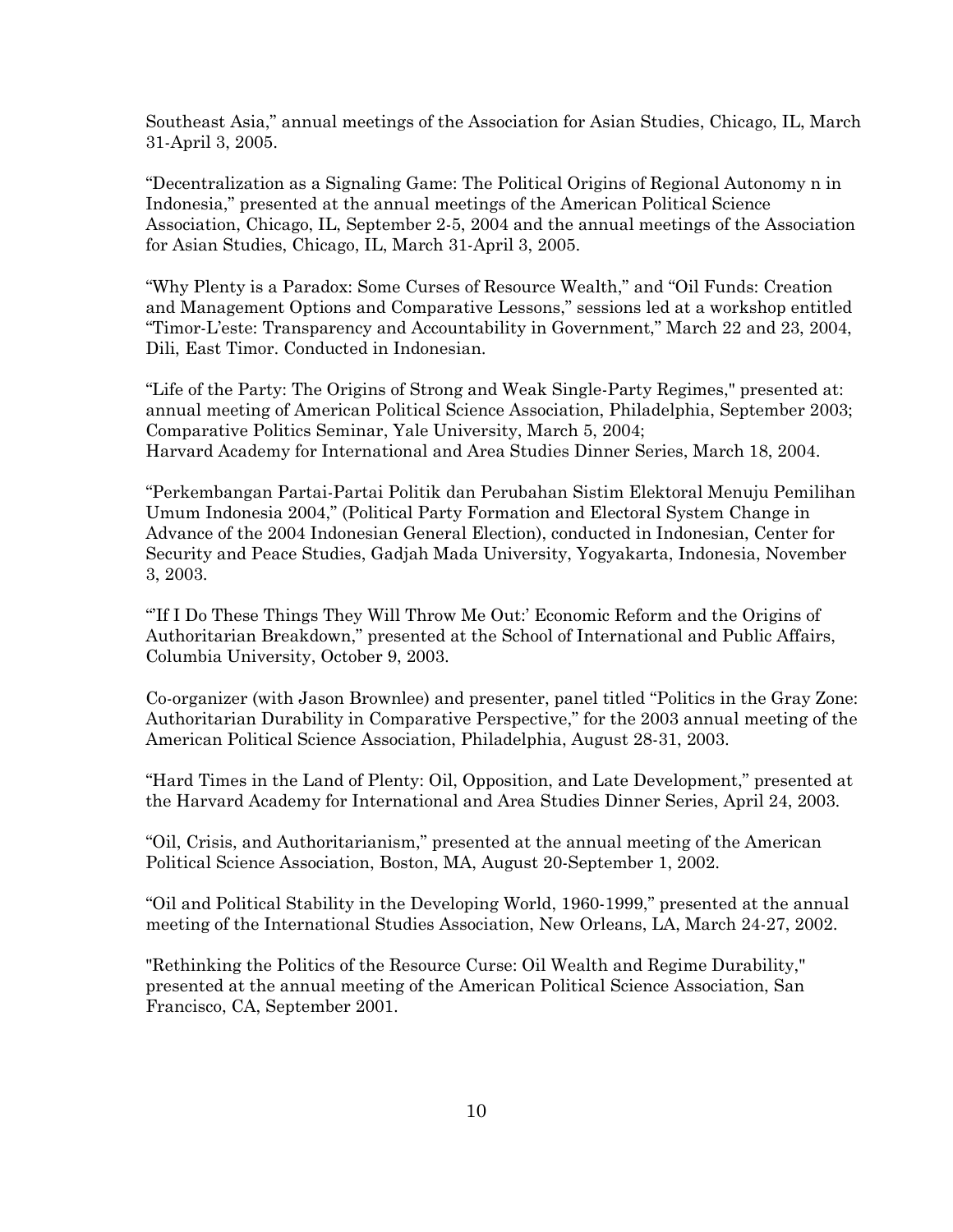"Collective Action With and Without Islam: Mobilizing the Bazaar in Iran," presented at the 2000 annual meeting of the Middle East Studies Association of North America, November 16-19, 2000, Orlando, FL.

"Rethinking State Autonomy: Evidence from Pre-Revolutionary Iran," presented at the annual meeting of the Western Political Science Association, March 27-29, 1999, Seattle, WA.

"Social Institutions and Collective Action in Late-20th Century Iran: Informal Networks and Patterns of Urban Resistance," presented at the annual meeting of the Middle East Studies Association of North America, December 4-6, 1998, Chicago, IL.

"Bazaaris, Intellectuals, and Revolution in Iran: The Rastakhiz Party and Collective Resistance, 1975-77," presented at the annual meeting of the Middle East Studies Association of North America, November 22-24, 1997, San Francisco, CA.

## *PROFESSIONAL SERVICE*

Editor, APSA-CP (Newsletter of the Comparative Politics section of the American Political Science Association), May 2021-.

Vice Chair, Democracy and Autocracy Section of the APSA, 2020-22.

External Program Reviewer, Southern New Hampshire University Department of Political Science (2018)

External Tenure & Promotion Reviews: 2013 (3), 2014, 2015, 2019 (2), 2020, 2021 (2).

Woodrow Wilson Foundation Book Award Committee, American Political Science Association, 2017.

Executive Committee Member, Comparative Politics Section of the American Political Science Association, 2015-17.

External Dissertation Reviewer, Deakin University, 2015.

Program Committee (Section Co-Chair, Comparative Politics of Developing Nations), American Political Science Association annual meetings, Chicago, IL, 2013.

Best Book Award Committee, Comparative Democratization Section of the APSA, 2012.

Editorial Board, *Comparative Political Studies*, 2006-2015.

Lead Editor 2012-14, *APSA-CD* (Newsletter of the Comparative Democratization section of the American Political Science Association). Editorial Board member 2010-12.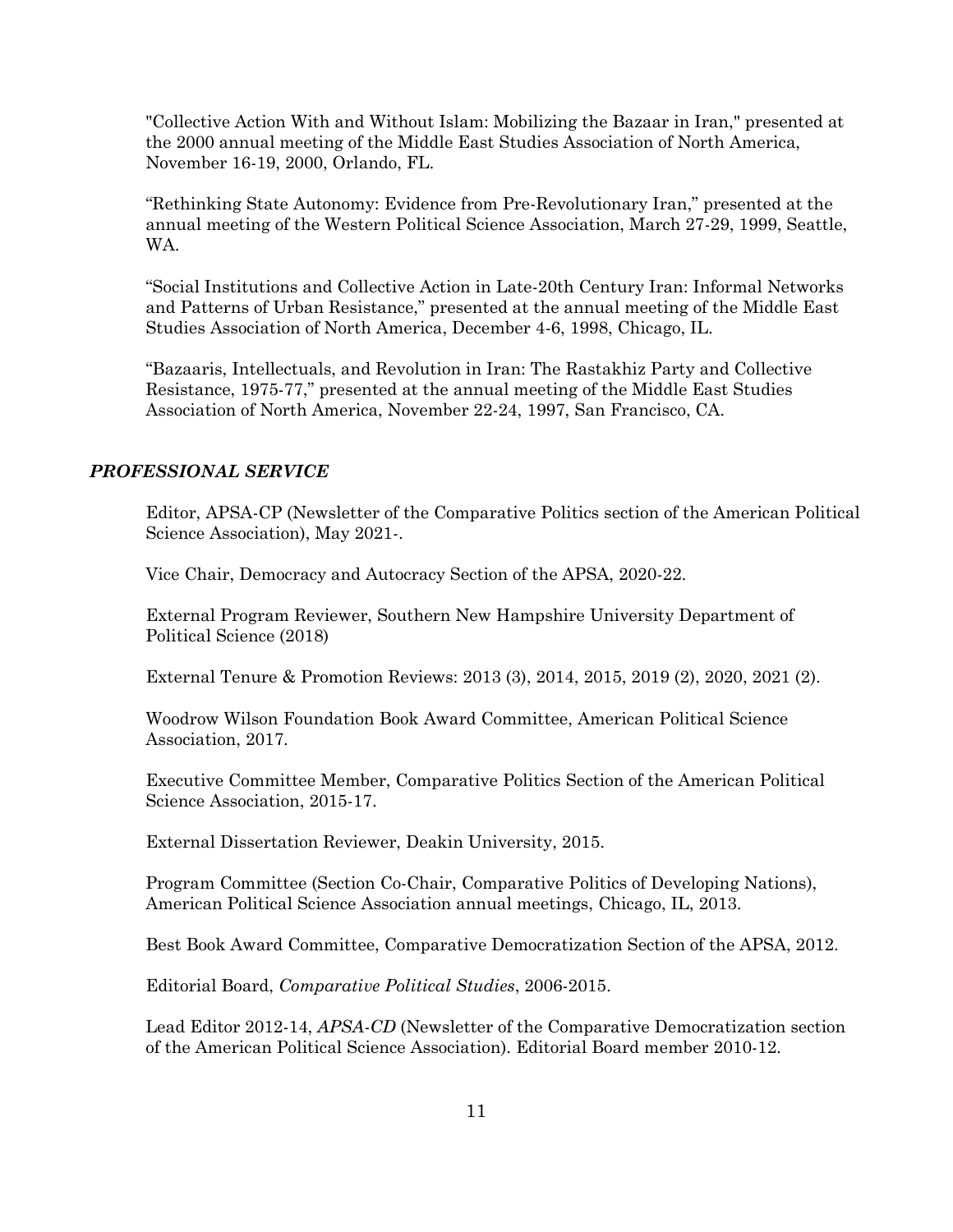Executive Committee, Qualitative and Multi-Method Research Section of the American Political Science Association, 2011-13.

Program Committee (Section Chair for Comparative Politics of Developing Nations), Midwest Political Science Association annual meeting, Chicago IL, 2011.

Best Graduate Paper Award Committee, Midwest Political Science Association, 2010.

Gregory Luebbert Article Award Committee, Comparative Politics Section of the APSA, 2009.

Best Book Award Committee, Comparative Democratization Section of the APSA, 2007.

Manuscript Reviewer (most recent review year):

*American Journal of Political Science* (2013) *American Political Science Review* (2021) Bloomsbury Academic (2014) Cambridge University Press (2019) *Comparative Political Studies* (2019) *Comparative Politics* (2010) *Conflict Management and Peace Science* (2014) Cornell University Press (2018) *Current Anthropology* (2008) *Digest of Middle East Studies* (2021) *Indonesia* (2008) *International Area Studies Review* (2020) *International Interactions* (2021) *International Journal of Middle East Studies* (2007) *International Organization* (2010) *International Political Science Review* (2007*) International Security* (2021) *International Studies Quarterly* (2022)

Johns Hopkins University Press (2012) *Journal of Conflict Resolution* (2009) *Journal of East Asian Studies* (2009) *Journal of International Development* (2017) *Journal of Peace Research* (2020) *Journal of Politics* (2019) Lynne Rienner Press (2010) McGraw-Hill (2012) National Science Foundation (2016) Oxford University Press (2021) *Perspectives on Politics* (2020) *Political Behavior* (2005) *Political Research Quarterly* (2019) *Polity* (2020) *Review of International Political Economy* (2021) *Studies in Comparative International Development* (2020) *The Extractive Industries and Society* (2021) University of Michigan Press (2010) *World Politics* (2022)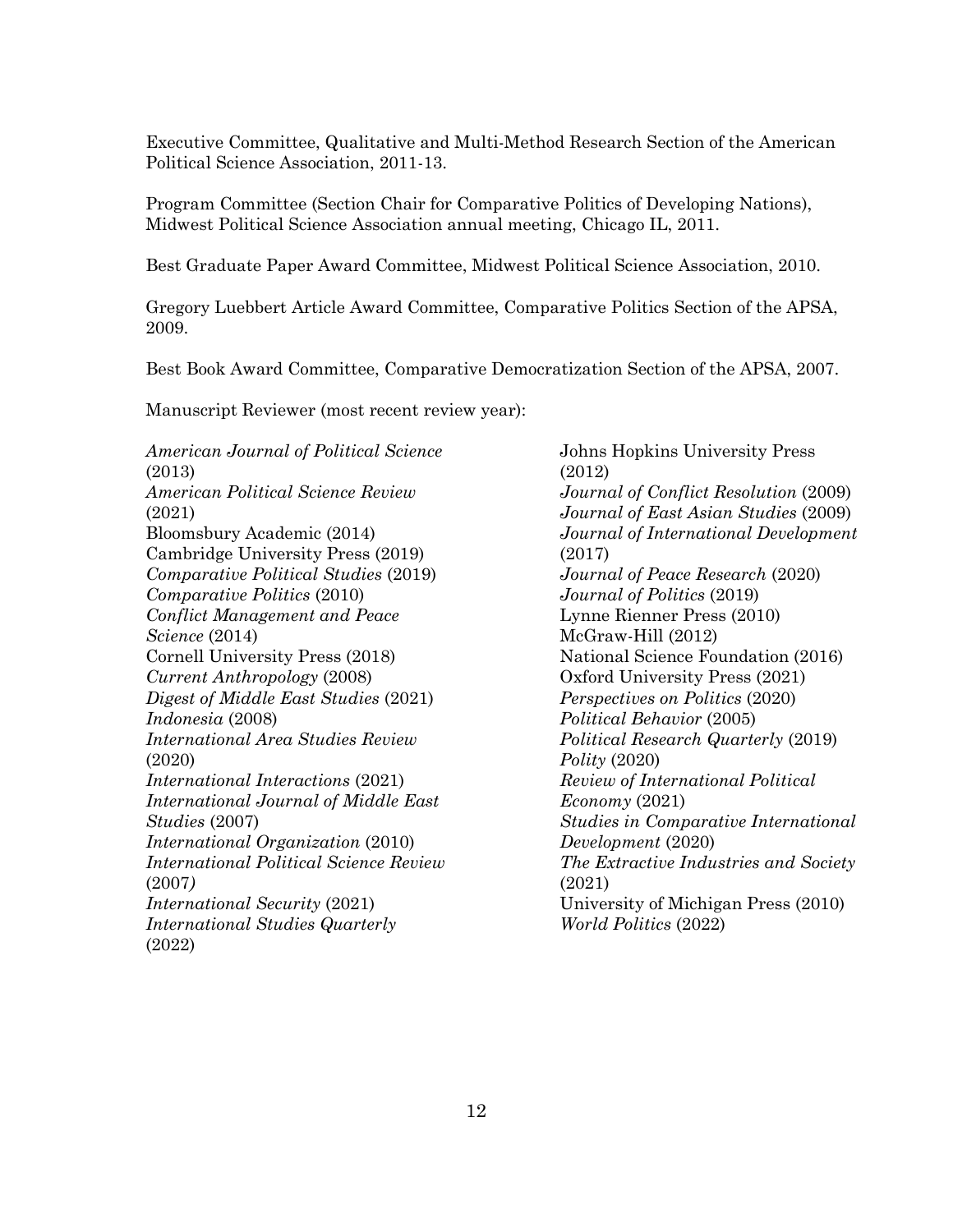# *UNIVERSITY AND DEPARTMENT SERVICE*

*College and University Service*

Chair, College of Liberal Arts and Sciences Faculty Council, 2021-22. University of Florida College Faculty Council Chairs Committee, 2021-22. Ad Hoc UF Faculty Senate Committee on Presidential Search, 2022. Research Abroad Dissertation Fellowship Committee, UF International Center, 2021-22. Faculty Council, College of Liberal Arts and Sciences (2020-22, 2013-15) UF General Education Committee, 2019-22. Search Committee Chair, Middle East Lecturer Search, International Studies/Bob Graham Center, 2019-20. Strategic Plan Task Force, College of Liberal Arts and Sciences, 2016. Chair, College of Liberal Arts and Sciences College Assembly, 2015-16. Chair, College of Liberal Arts and Sciences Steering Committee, 2015-16 Chair, College of Liberal Arts and Sciences Faculty Council, 2014-15. University of Florida College Faculty Council Chairs Committee, 2014-15. Steering Committee, College of Liberal Arts and Sciences, 2014-15; 2021-22. University Minority Mentor, 2014-15, 2011-12. Search Committee, Latin American Development (UF Preeminence Initiative), 2013-14. Chair, Sabbatical/Faculty Enhancement Opportunity Committee, College of Liberal Arts and Sciences, 2011-2012. Faculty Advisor, Persian Student Society, 2011-. Teaching and Advising Award Committee, College of Liberal Arts and Sciences, Fall 2008 UF International Center Internationalizing the Curriculum Grant Selection committee, Spring 2008. Humanities Scholarship Enhancement Fund Award Committee, College of Liberal Arts and Sciences, Fall 2007. Faculty Advisor, UF Longboard Skate Club, 2006-. Academic Learning Compact Committee, Asian Studies Program, 2005-06.

# *Department of Political Science*

Interim Chair, 2022-23.

Graduate Placement Director, 2006-2008, 2015-17, 2021-.

Chair's Advisory Committee (CAC), 2006-07, (Chair) 2020-21.

Co-author and Search Committee member, Thematic Hiring Initiative in Race, Ethnicity, Gender, and Inequality, 2018-19.

Department Diversity Liaison to College Diversity Steering Committee, 2016-17, 2019-21. Comparative Politics Field Chair, 2015-17.

Institute for Qualitative and Multi-Method Research Selection Committee, 2015.

Best Graduate Teacher Committee (chair) 2014, member, 2015.

Best Undergraduate Thesis Committee, 2013.

Best Graduate Paper Committee, 2012.

Publications Coordinator, 2011-2015.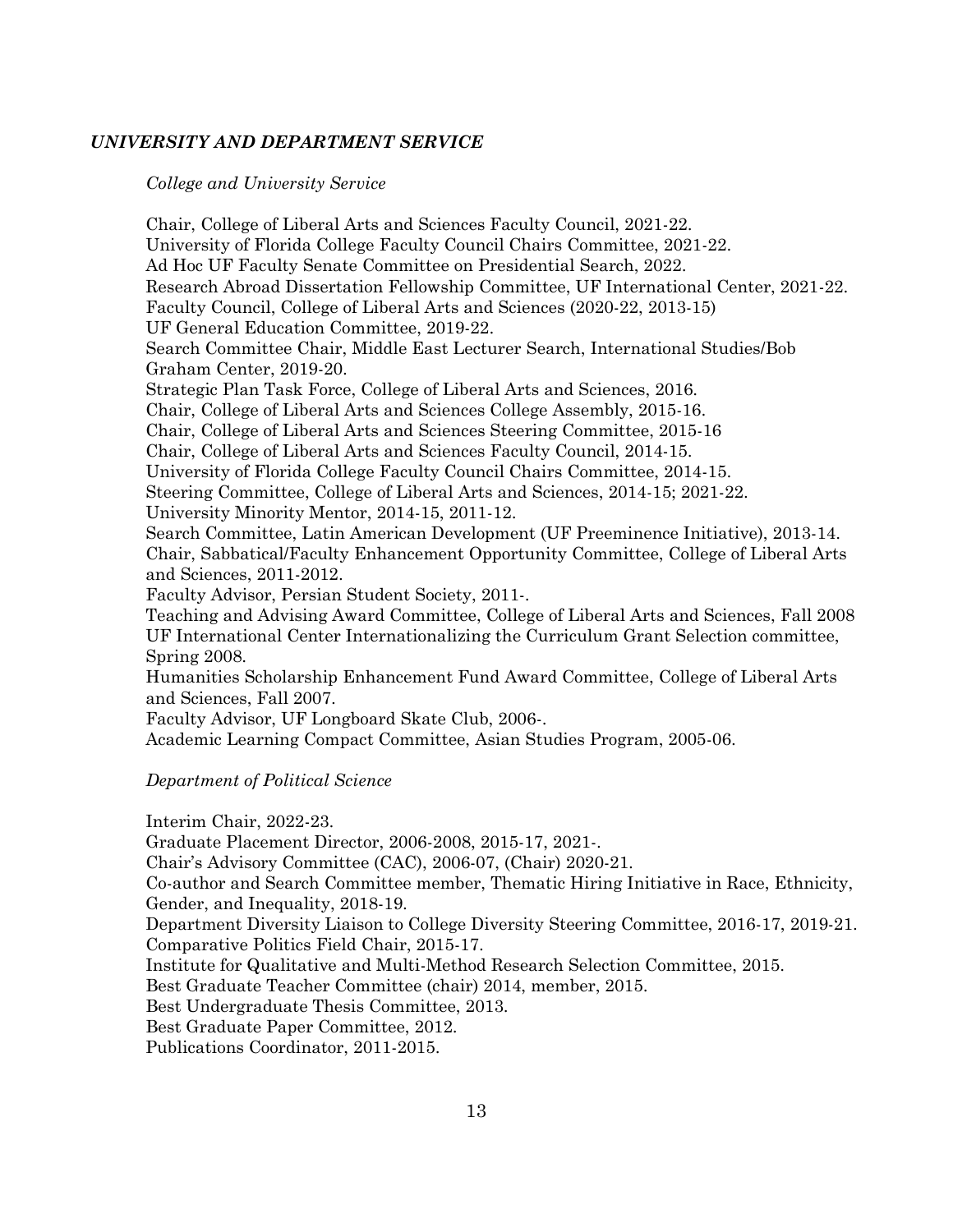Editor of *The Partisan* (annual Department Alumni newsletter), 2011-2015. Associate Chair, 2008-2010. Dissertation Fellowship Selection Committee, 2010. Chair, Search Committee, Political Economy-Africa, 2009-10. Search Committee, Public Policy, 2010. Search Committee, International Relations, 2008-09. Search Committee, Ehrlich Chair in International Studies, 2007-08. Comparative Politics Field Committee, 2004-. Methods Field Committee, 2005-. Coordinator, Research Seminar, 2005-06. Search Committee, African Politics, 2005-06. Best Graduate Paper Committee, 2005.

#### *GRADUATE MENTORING*

#### *Current*

*Chair:* Prajakta Gupte Qingming Huang (ABD 2019) Karla Mundim (ABD 2018) Elena Shatilova

*Committee Member:*

Graham Gallagher (ABD 2021) Ayu Rahmawati Sarah Snowman (ABD 2022) Brenda Withington (external member), UF Department of History (ABD 2022)

#### *Completed*

*Chair:*

Jennifer Boylan (co-chair, PhD 2016), Managing Editor, *Perspectives on Politics*. Scott Feinstein (PhD 2016), Assistant Professor of Political Science at Iowa State University. Victoria Gorham (PhD 2019). Assistant Professor, Millsaps College. Cara Jones (PhD 2013), Senior Consultant, Guidehouse; Adjunct Professor, The George Washington University. Emily Pukuma (PhD 2017). Writer-Editor at the Department of Homeland Security, Office of Immigration Detention Ombudsman Saskia van Wees (PhD 2020). Faculty, The Lincoln School, Providence, RI. Anna Weissman (PhD 2019). Curator, Barker Mansion Museum, Michigan City, IN. Formerly Research Associate, Smithsonian Institution.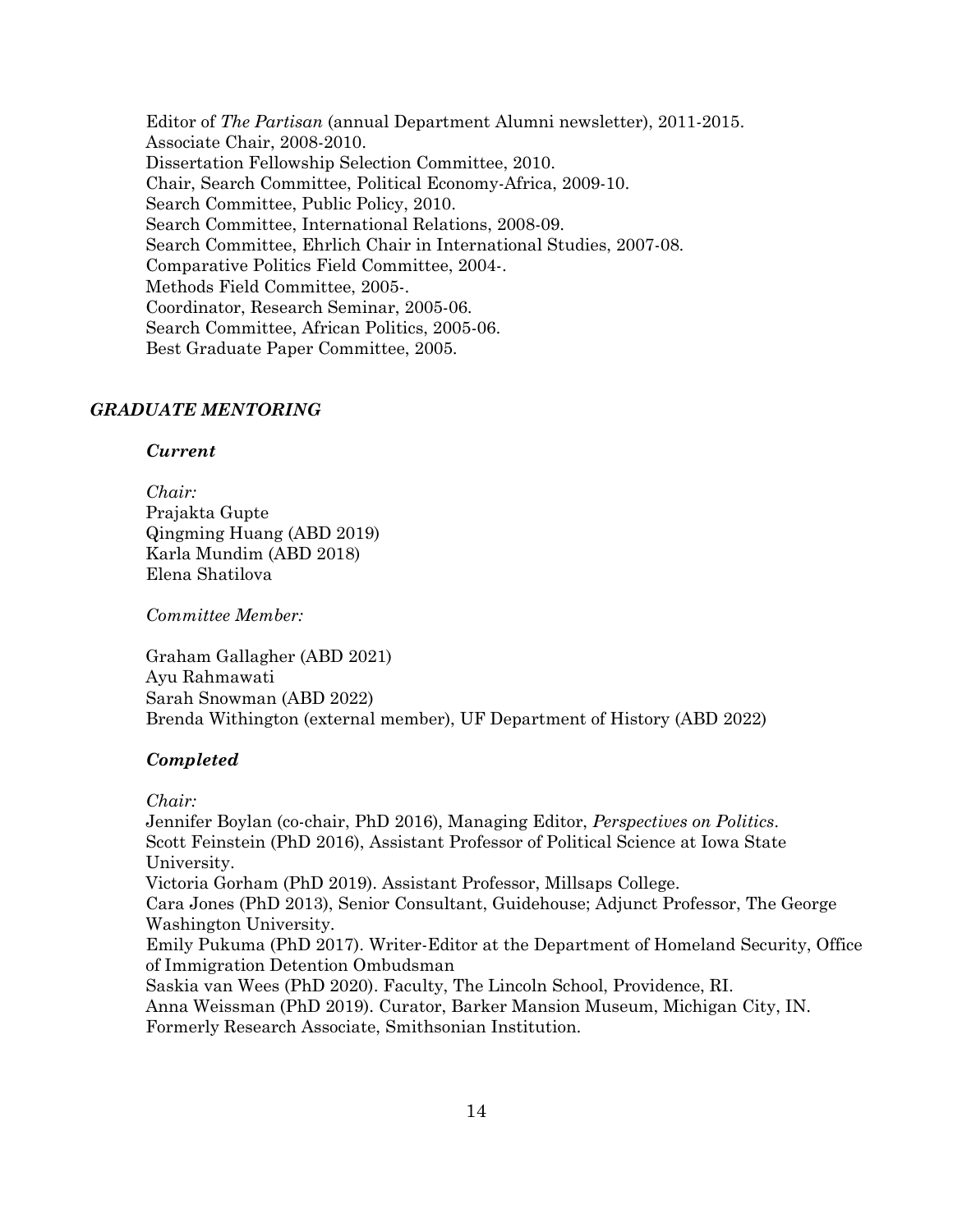*Committee Member:*

Achala Acharya (Economics, PhD 2014), external member. Data Scientist, Delux Corporation.

Adam Bilinski (PhD 2015), Instructor, Pittsburgh State University. Ross Cotton (PhD 2019), USCIS.

Amanda Edgell (PhD 2019); Assistant Professor, University of Alabama. Formerly postdoctoral fellow, Varieties of Democracy Institute, Gothenburg University, Sweden. Daniel Eizenga (PhD 2018), Research Fellow, Africa Center for Strategic Studies (US Department of Defense). Previously post-doctoral Fellow, University of Quebec. Ibrahim Yahya Ibrahim (PhD 2018), Senior Analyst, International Crisis Group Hye Ryeon Jang (PhD 2021). Jonathan Jones (PhD 2009; EnCompass) Ruchan Kaya (PhD 2014), Assistant Professor, Austin College. Joseph Kraus (PhD 2010; ONE Campaign)

Jaehoon Lee (Anthropology, PhD 2013), external member. University of Houston. Ashley Leinweber (PhD 2011), associate professor of political science at Missouri State Buket Oztas (PhD 2016), assistant professor at Furman University Winifred Pankani (PhD 2014)

Ignatius Pulung (PhD 2012, Health and Human Performance), associate professor at University of Louisiana-Lafayette, external member.

Dragana Svraka (PhD 2020). Managing Editor, *American Political Science Review*. Keith Weghorst (PhD 2015), assistant professor of Political Science at Vanderbilt University.

Ryan Whittingham (PhD 2019)

## *LANGUAGES AND SPECIALIZED TRAINING*

Indonesian and Persian: reading, writing, and speaking research proficiency. Quantitative Methods: Inter-University Consortium for Political and Social Research, University of Michigan, Summer 2003: Maximum Likelihood, Advanced Regression.

Fieldwork in Indonesia (1999-2000, 2001, 2003, 2004, 2006, 2007, 2010, 2011, 2012), Iran (1998), Singapore (2000, 2007).

# *TEACHING*

*Undergraduate Courses:* 

Introduction to Comparative Politics (2004, 2005, 2007, 2022) International Studies Perspectives (2013, 2014, 2015) Oil in Global Politics (2012, 2016, 2021) Developing Nations (2001, 2013, 2014, 2015, 2017, 2020, 2021) Rich and Poor Nations in the World System (2013, 2014) Southeast Asian Politics (2004, 2005) Politics Under Authoritarianism (2005, 2006, 2010, 2016) The Politics of Economic Development in Asia (2006)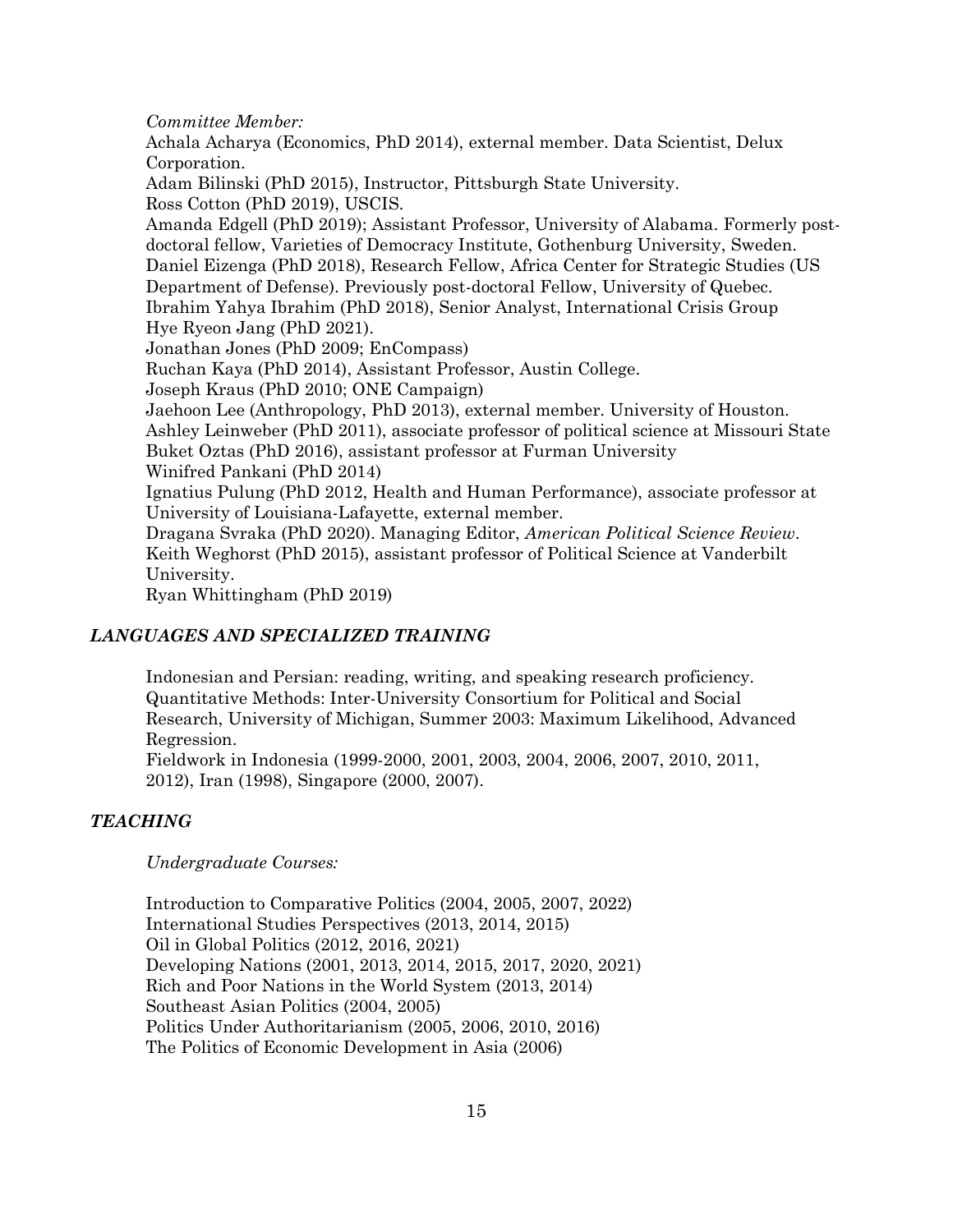Ethnic Conflict (2007, 2012, 2014, 2015, 2020, 2022) Modernity (2008, 2010, 2011). Civil Wars and Peace-building (2009, 2016, 2021).

#### *Graduate Courses:*

Introduction to Comparative Political Analysis (Core Comparative Politics Seminar, 2011, 2019) Conduct of Inquiry (Core Graduate Methods Seminar, 2006, 2008, 2010, 2013, 2015, 2017, 2019, 2021) Civil Wars (2014, 2022) Southeast Asian Politics (2022) Ethnicity and Nationalism (2008, 2009, 2011, 2013, 2016, 2019, 2020) Comparative Historical Analysis (2006)

#### *OTHER INTERESTS*

*Competitive cycling*: four state championships, multiple top 10 national finishes and more than 50 race victories during World Cup, national, regional, and local racing career. *Coaching cyclists*: USA Cycling Certified coach. *Cooking*: food blog author and cook for many pairing dinners and pop-up food truck events in Gainesville, FL.

### *REFERENCES*

Catherine Boone Professor London School of Economics and Political Science Houghton Street London, WC2A 2AE United Kingdom [c.boone@lse.ac.uk](mailto:c.boone@lse.ac.uk)

Ashutosh Varshney Sol Goldman Professor of International Studies and the Social Sciences Department of Political Science Brown University, Box 1844 36 Prospect St Providence, RI 02912 [Ashutosh\\_varshney@brown.edu](mailto:Ashutosh_varshney@brown.edu)

Anna Grzymala-Busse Michelle and Kevin Douglas Professor of International Studies Department of Political Science Stanford University Encina Hall West, Suite 100 Stanford, CA 94305 [amgbusse@stanford.edu](mailto:amgbusse@stanford.edu)

Stephan Haggard Lawrence and Sallye Krause Professor of Korea-Pacific Studies School of International Relations and Pacific Studies University of California, San Diego 9500 Gilman Drive La Jolla, CA 92093-0519 [shaggard@ucsd.edu](mailto:shaggard@ucsd.edu)